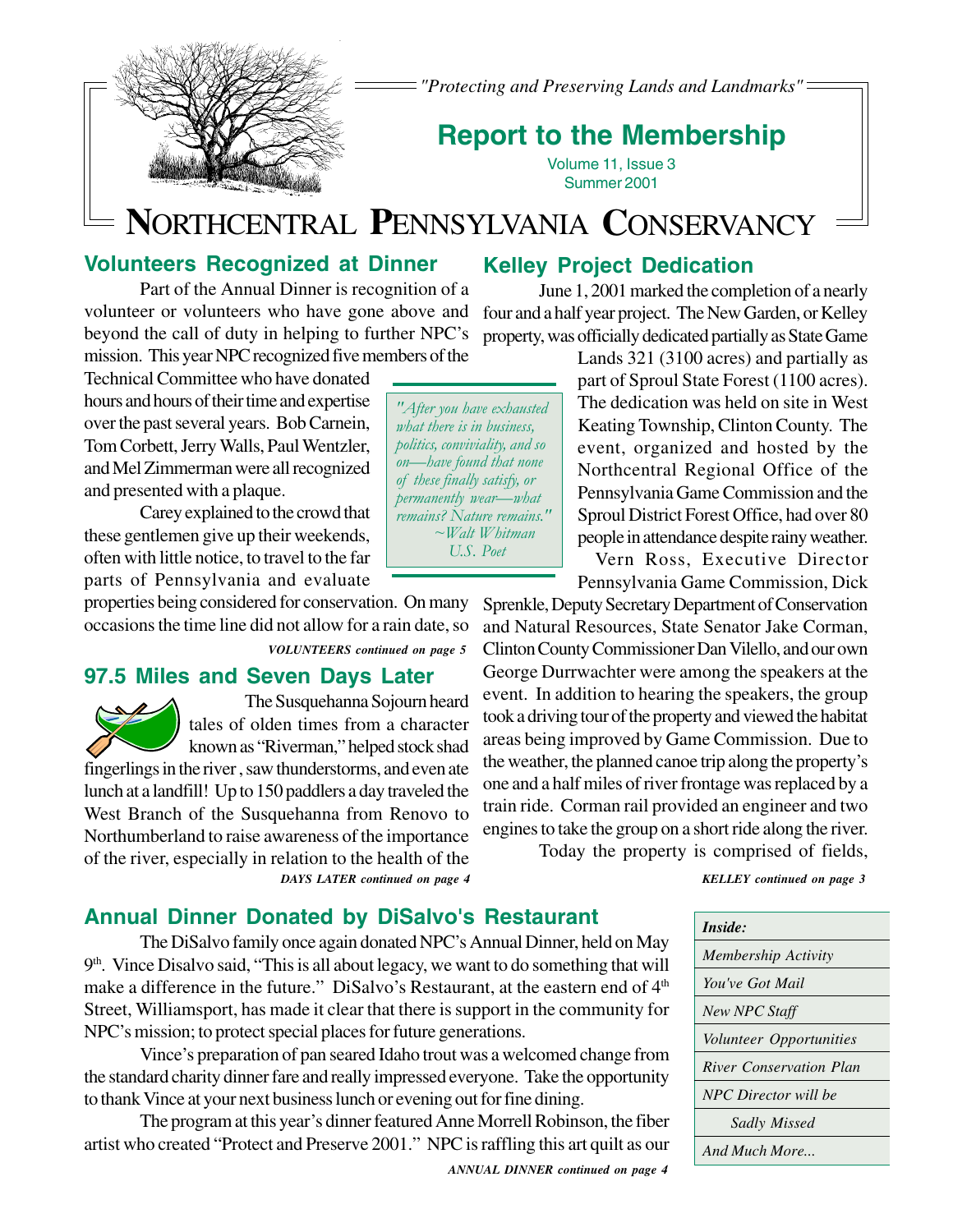### **Membership Activity from 1/1/2001 through 3/31/2001**

### **Bobcat (\$1,000-4,999)**

Joseph Cramer Joanne Fisher

#### **Black Bear (\$500-999)**

Kay Crisanti Dr. W. Scott Flipse Mr. & Mrs. Law Groner

#### **White Tail Deer (\$250-499)**

Karl & Karen Baldys Paul Dembowski Russ Kimura & Denise Hamby Richard & Susan Sprout Jerry & Joy Walls Robert & Jean Teufel

#### **Black Cherry (\$100-249)**

Jennie S. Beyer Dr. & Mrs. Mike Bowser Thomas & Laurie Burkholder Rep. Steven W. Cappelli David & Sally Craig Larry Entz Phillip & Joy Greene William & Sarmite Judson Dr. & Mrs. Larry H. Lytle



Paul Millinghausen Dr. & Mrs. Robert W. Newcomb

Mr. & Mrs. Rich Schluter Jim & Lynn Tooey Harry & Becky Webster Louis S. Winner Jr. DDS Marc & Diane Lewis Dr. & Mrs. Daniel Wolfe

#### **Red Oak (\$50-99)**

James D. & Maria C. Casale David & Donna Colley Susan M. Durrwachter Dr. & Mrs. Herbert A. Ecker Romey Fagnano Jim Hamilton & family Tim Holladay & family Ronald & Martina Johnson Fritz Kinzel William Logue Ms. Idell Ludwig Kenneth & Ann Lundy John & Cathy Miller Terry Myers Mark C. Oberheim Priscilla D. Older Casey Pfitzenmayer Harry & Helen Raymond Sally L. Reeder Jack & Joann Rishel Annie Sanders Terry Schulz &

Kimberley Pittman-Schulz Roger & Nancy Shipley David & Pamela Shipman Bill & Joanne Sneeder James & Celia Van Campen Charles R. Woltz Dr. & Mrs. John Wagner Richard P. Lauchle Robert & Rose Ann Wallace James A. Ely David & Sally Franz

#### **Sugar Maple (\$35-49)**

Warren & Mary Lou Baldys Robert & Joan Bauder Patty L. Bowman Esq. Dr. & Mrs. John L. Brown Mitzi & Jim Burget & Family Jeffrey B. Burnham R. James Dunham Barry N. Franciscus Charles W. Hummer Sr. Kathie L. Hunter Wayne Laubscher Dr. & Mrs. Ira G. Masemore Lisa McNerney Vance & Sue Miller Deborah Reeder Darrel & Elaine Reibson George E. Rizzo & Family Mr. & Mrs. Joseph Stewart Craig & Mary Vuccola

#### **White Pine (\$25-34)**

Lance Albertson Larry R. Bason VMD Bear Hollow Rod & Gun Club Michael & Jenifer Bower Joe & Judy Bower Richard & Charmain Bower Charles & Kay Chapman Frederick S. Crafts Linda E. Craner Michael & Mary Ditchfield Frances H. Flanigan Maurice & Mildred Forrester Donald Gephart Jr. Esther Golbitz David J. Gregg Bonita E. Hannis Ed Lawrence & Catherine McLaughlin Laura Long Lycoming County Pomona Grange Ken & Jan Oden Annmarie Ottman Ronald S. Paulhamus David & Lynne Phillips Dave Rockey

Sierra Club - Otzinachson Regional Andrea von der Pfordten Harold & Beulah Yerk Margaret Wettling

#### **Corporate Members**

**Osprey (\$1,000-1,999)** M & T Bank

Mark C. Oberheim DMD

### **American Kestrel**

**(\$500-749)** Dwight Lewis Lumber Co.

### **Protect & Preserve 2001 Art Quilt Donors**

**Corporate Donor:** M and B Inn Partners

#### **Quilt Sponsors:**

Citizens & Northern Bank First Citizens National Bank Patterson Lumber Co., Inc. Sovereign Bank Terry Wild Studio

#### **Club 100 Members:**

Jim & Cindy Mengel Bower Joe & Judy Bower Michael & Jenifer Bower Richard & Charmain Bower

### **General Contributions**

NPC has received the following contributions to the general fund since the last newsletter:

> Carl Barlett, Esq. (McCormick Law Firm) John Plowman Stephen & Stephanie Radulski Linda Stein Suzie & Allen Martin in honor of George Durrwachter's birthday (June 10)

### **Memorial Contributions**

In memory of **Louis Grieco** George & Shirley Durrwachter

In memory of former NPC board member **Harry Keeler** Loretta Barner Ralph Keeler

> In memory of **Abby Myer** Joanne Fisher

Girton Manufacturing Co. Jersey Shore State Bank

#### **Small Business (\$100-499)**

Anonymous Lycoming County Corporation Brodart Co. Carey Boiler Works Carl Nolan Real Estate Cromaglass Corp. Lamar Advertising Northern State Bank Wheeland Lumber Co. Inc. Williamsport National Bank

Richard Carey (Carey Boiler Works) Martin & Jean Doughty Esther Golbitz Gary & Sharon Goodreau Robert H. Maguire C. Edward S. Mitchell Ken & Jan Oden Ronald S. Paulhamus David & Lynne Phillips Bob Chuck & Rich Roan Inc. Dave Rockey Terry Schulz & Kimberley Pittman-Schulz Roger & Nancy Shipley Allan N. Young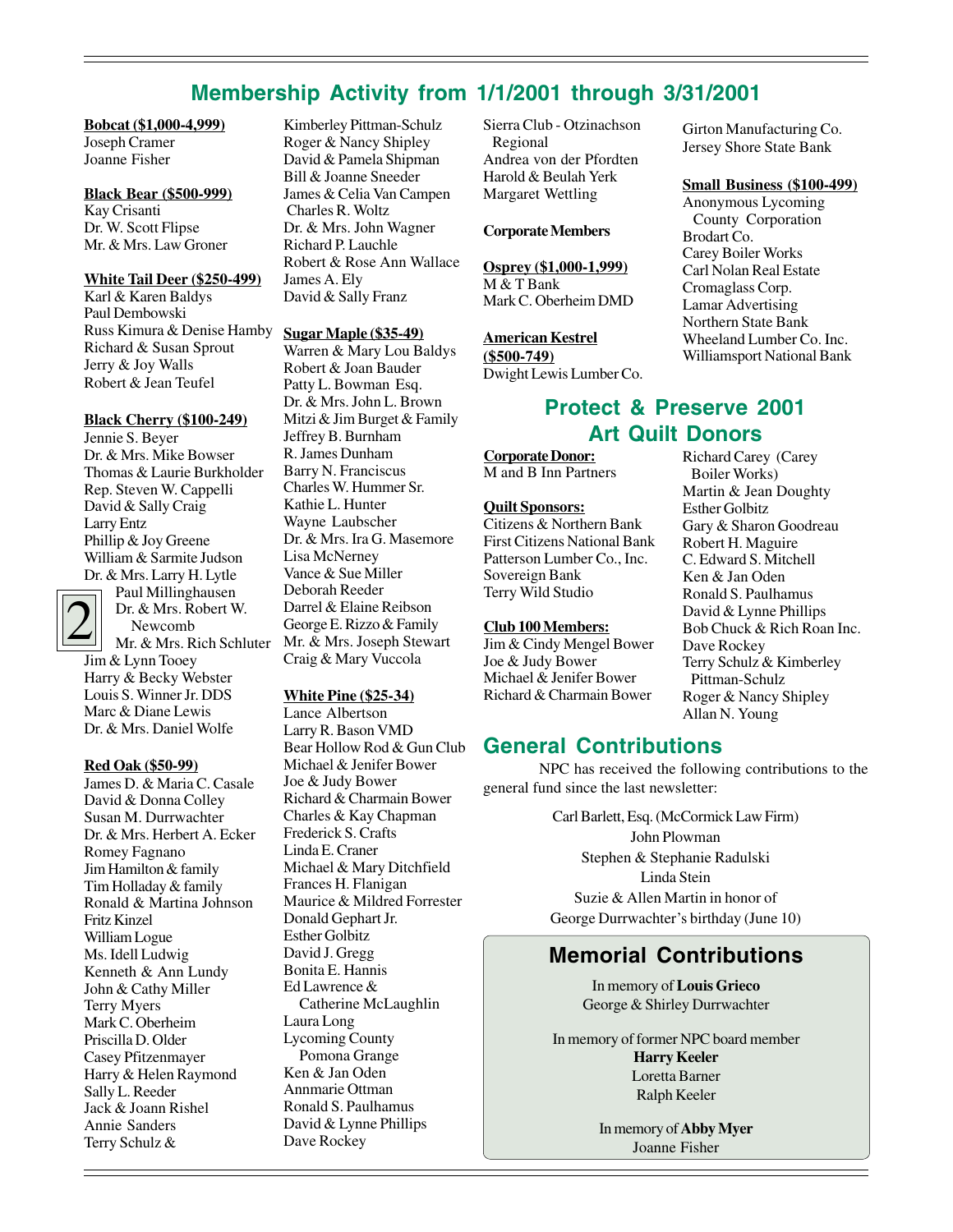

Four long years of work pay off as Butch Davies, Jake Corona, Dan Vile, Renee' Carey, Tom Worded, Dennis Dues, and Vern Ross unveil the new State Game Lands 321 sign.

#### *KELLEY continued from page 1*

woods, food plots, meandering runs, steep wooded side hills, and the remains of culm banks.

Beginning in the nineteenth century the property was managed for its various resources, including timber. A sawmill was located at Coleman's Siding and workers lived nearby at Spruce. During the winter the logs were hauled across the frozen river, from what is now State Game Lands 100. The horses were shod with special horseshoes that had spikes to allow them to cross the ice. Logs were stored in a log pond at Coleman Siding for processing during the spring and summer.

Coal was also plentiful. In the 1920s, picks and shovels were used to remove the coal while ponies hauled the coal from the mines. The ponies were housed in a barn near the New Garden post office.

Later, the plateau on the New Garden property was strip mined using a large steam powered shovel called a "Mucker." which ran on railroad tracks. The coal was loaded in small railroad cars and hauled down the side hill to Spruce. There it was loaded on to larger railroad cars and shipped on the Pennsylvania Rail Road.

This celebration provided closure to a project that has provided NPC with an opportunity to partner with wonderful organizations and individuals such as the Rocky Mountain Elk Foundation, West Keating Township, Senator Jake Corman, Representative Mike Hanna, National Wild Turkey Federation, Alfred Buck, and The Great Outdoors Conservancy.

Check out photographs of this event on the NPC website at http://www.npcweb.org/kelleyphotos.html/.

### **You've Got Mail**

For a few months NPC has been experimenting with using e-mail to keep members informed about NPC's activities. The response has been very positive. E-mail allows us to reach you with timely information and reminders between our quarterly newsletters. If you would like to receive e-mails from NPC, contact Russ Cowles at npc@uplink.net. Information is not sent more than once a week. We promise not to spam your inbox!

NPC has been posting the newsletter on our website for some time. We could realize a significant cost savings by reducing the number of printed and mailed newsletters. If you would like to be notified when the newsletter is posted on our website, e-mail Russ. For now we will continue to mail newsletters to the entire membership, but we would like to begin experimenting with a web-based newsletter for those who would prefer having less paper to recycle.

### **Staff Attends Land Trust Meetings**

In May NPC staff attended the Pennsylvania Land Trust Association's (PALTA) Annual Meeting, and

the Land Trust Alliance's Mid-Atlantic conference. Both of these events provided staff with an opportunity to talk with old colleages and meet new ones.

3

PALTA is a non-profit group working to increase public awareness of Pennsylvania's land trusts and the land conservation methods available, and assists other land trusts. PALTA was formed over five years ago, but has hired Andy Loza as its first full-time Executive Director. Watch our newsletter for future updates on PALTA and how it is helping us conserve the lands and landmarks of northcentral Pennsylvania.

### **NPC Welcomes New Staff**

Just when you thought it was safe to call the office and know who you were talking to, we hired another part-time staff person. Darlene Warner joined NPC's staff in late May as additional office support. Darlene provides more coverage of the office during normal office hours due to meetings and commitments that have been taking Russ and Reneé out of the office. She and Cathy are both working two mornings a week this summer with hours to change during the school year.

Darlene and her husband, Dan, and their sons, Danny and Paul, live in South Williamsport.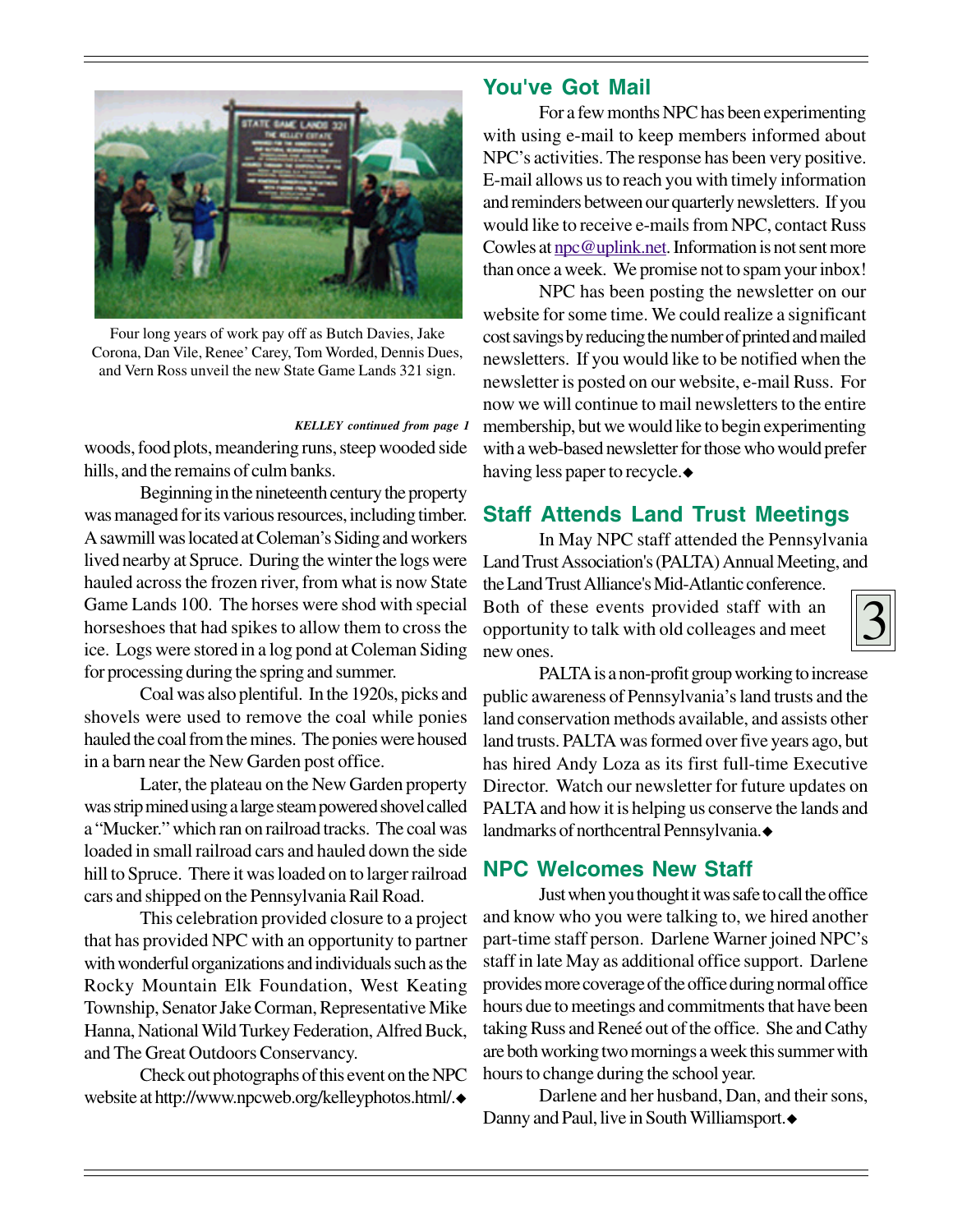#### *ANNUAL DINNER continued from page 1 DAYS LATER continued from page 1*

largest fundraiser to date. Anne was on hand prior to dinner with a portable quilting frame demonstrating her art. After the meal her presentation focused on the artist's inspiration for the various scenes depicted on the quilt. Many NPC members expressed appreciation for the opportunity to not only see "Protect and Preserve 2001" in person, but the chance to meet Anne and speak with her about her work.

Our annual dinner also serves as NPC's annual meeting, for the purpose of conducting special votes and electing NPC's board of directors. Sue Sprout of Picture Rocks, Lycoming County, was elected to a vacant seat on the board. Sue, who worked as a teacher in the Montoursville School District has been a conservation volunteer for many years. Many of you may have met her at various events throughout northcentral Pennsylvania dressed in native American garb explaining the food and medicinal value of local plants. Sue also currently works at PPL's Montour Preserve as a naturalist. There were no other changes to the board.

As announced prior to the annual meeting, a vote was held to correct an error in NPC's by-laws that will



allow the by-laws to be legally amended.

### **Annual Dinner Contributions**

Thank you to the following individuals and businesses for contributing to the success of the NPC annual dinner:

> Alfred & Helen Buck Rebecca Burke



Mr. & Mrs. James Casale Mary Chancellor Mary Cosgrove DiSalvo's Dr. Vincent I. DiSalvo Fred Dochter Brian & Angela Haas Wendy Janerella Wayne Laubscher Casey Pfitzenmayer Raymond Plocinski Bill Sneeder Inez Van Campen Harold Yost



Chesapeake Bay.

The Alliance for the Chesapeake Bay returned to West Branch after visiting here 9 years ago, when a Sojourn traveled the same stretch of river. Sojourns have grown considerably since then. On the last West Branch trip the group spent their first evening camping in the woods at Rattlesnake Run listening to Ralph Peasley play guitar and sing about some of his river experiences. This group would have been camping in the trees to find enough room at Rattlesnake Run. However, some things still fit Sojourns today, among them the entertainment. Ted Lyon Jr. performed at Susquehanna Campground, and Don Shappelle traveled from Wilkes-Barre to Canfield Island to sing original blues tunes about the Susquehanna.

Educational programs included a stop at the Clinton County Solid Waste Authority landfill in McElhattan. The Northcentral Pennsylvania Conservancy holds an easement on restored wetlands at the landfill. A wetlands, known as Lake Wayne, was moved a pallet at a time and rebuilt as part of the landfill project. Several other wetlands were constructed as additional mitigation. NPC's easement is designed to protect the wetlands after the landfill becomes inactive. The experience of traveling the West Branch from the Renovo area, which is virtually void of life due to acid mine drainage, to areas like the mouth of the Loyalsock Creek, and the wilderness of the Montoursville to Muncy reach is an education in itself. Sojourners got a more formal education about river issues during programs at most evening stops and many lunches.

Several NPC members paddled on the Sojourn this year, notably board members Ted Lyon, Cindy Bower, and Sue Sprout. Ted and wife Judy, as well as Sue and Rick Sprout, have paddeled every sojourn since the first West Branch trip 9 years ago. Cindy Bower along with grandson Johnathan, were first-time Sojourners. Christine McNeill, who became an NPC member this year, was also a first year paddler. Christine said, "Traveling with so many other people who love the river was inspiring and gave me a sense of hope that our society will learn to care for the health of our river."  $\bullet$ 

Don't forget to check out the NPC Calendar of Events on the back cover. We'd love to see you at our next outing!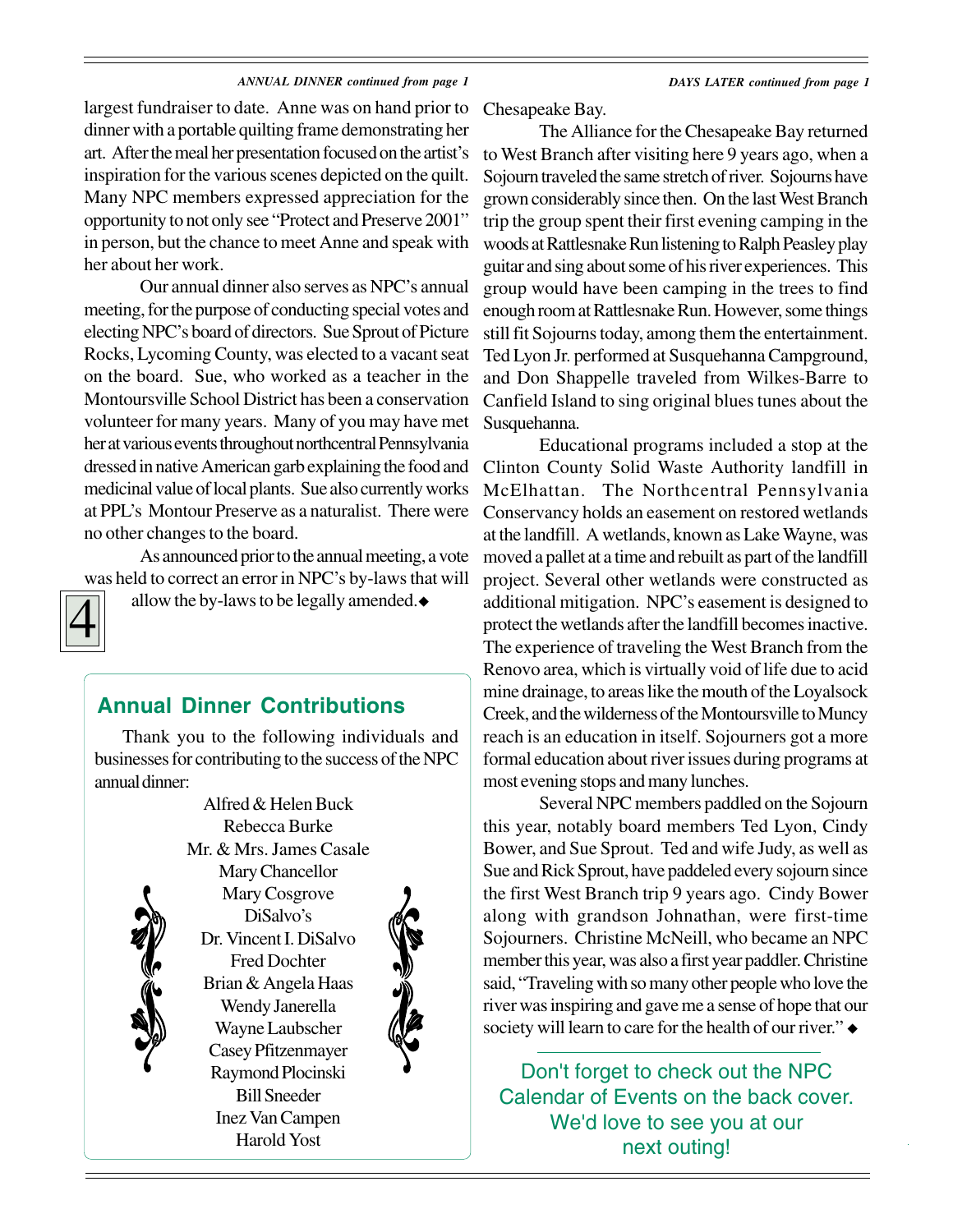

Board member Bob Bower and wife Nancy enjoy the Laurel Festival parade in Wellsboro while selling raffle tickets for "Protect & Preserve 2001"

### **Volunteer Opportunities**

A new regular feature in our newsletters will be a listing of volunteer opportunities for members and supporters. Take a look through the opportunities below and let us know where we can count on you. We need your volunteer support! Please call the NPC office or e-mail npc@uplink.net for more details.

QUILT/PROTECT AND PRESERVE 2001 – Have fun at the fair, help man the booth and sell raffle tickets for our art quilt fundraiser. Fair dates are listed in our newsletters.

OFFICE OPPORTUNITIES – Help with filing, answering the telephones, or provide office coverage when NPC staff has out-of-the-office commitments.

MEMBERSHIP EVENTS – We need volunteers to help with paddling clinics and the golf tournament. At the tournament you would help with registration, posting signs or running contests and raffles. At the paddling clinics we need help with loading and unloading boats, getting people on and off the water, and registration. We always need people to handing out NPC information at events.

#### *VOLUNTEERS continued from page 1*

the trips were made in inclement weather (very inclement weather). Because of the remote location of some properties, meals are often whatever snacks are brought along.

Through all of this, these volunteers play an integral part in achieving NPC's mission. They review and evaluate the conservation values of the properties and make recommendations to NPC's board on whether or not a property meets NPC's mission.

### **River Convervation Plan Progress**

Public participation regarding the River Conservation Plan has been continuting throughout the summer. A summary of the first round of the public meetings was included with the last newsletter. If you would like to see the full comments, please see the NPC website or visit any of the libraries in: Jersey Shore, Lewisburg, Lock Haven, McEwensville, Milton, Montgomery, Montoursville, Muncy, Northumberland, and Willliamsport. The North Central Library District was kind enough to help us with distributing the document to the libraries in or near the study corridor. For more information on how you can be involved, or provide input, please contact Reneé Carey at NPC.

### **NPC Benefactor Passes Away**

Over the past several issues of the NPC newsletter we've shown you a picture of Alfred and Helen Buck and discussed their extremely generous contributions to NPC over the past year. Sadly, Mrs. Buck passed away in May after a period of frail health. In her memory and because of her love of Pennsylvania's landscape, Mr. Buck made another generous donation

in her memory. We would like to thank Mr. Buck for his continued generous support, and wish him and his family the best during this difficult time. $\bullet$ 



### **NPC Director will be Sadly Missed**

Henry Frey passed away this spring. He was someone very important in developing NPC into the organization it is today. Henry was one of NPC's incorporating board members, serving on the Board for six years during which time he was involved with both the Executive Committee and the Nominating Committee. Henry also helped NPC raise funds. Some of you will remember the Christmas tree sale that Henry and his wife, Linda Stein, organized and hosted in 1992. In 1995 the Williamsport Jaycees "roasted" Henry and he selected NPC as one of the charities to benefit from this event.

Henry's insight and ideas definitely helped shape NPC into the organization it is today. Our thoughts are with his family and friends.

**Contributions in memory of Henry were made by:** Columbia-Montour Area Agency on Aging George & Shirley Durrwachter Joanne Fisher Carolyn Frey